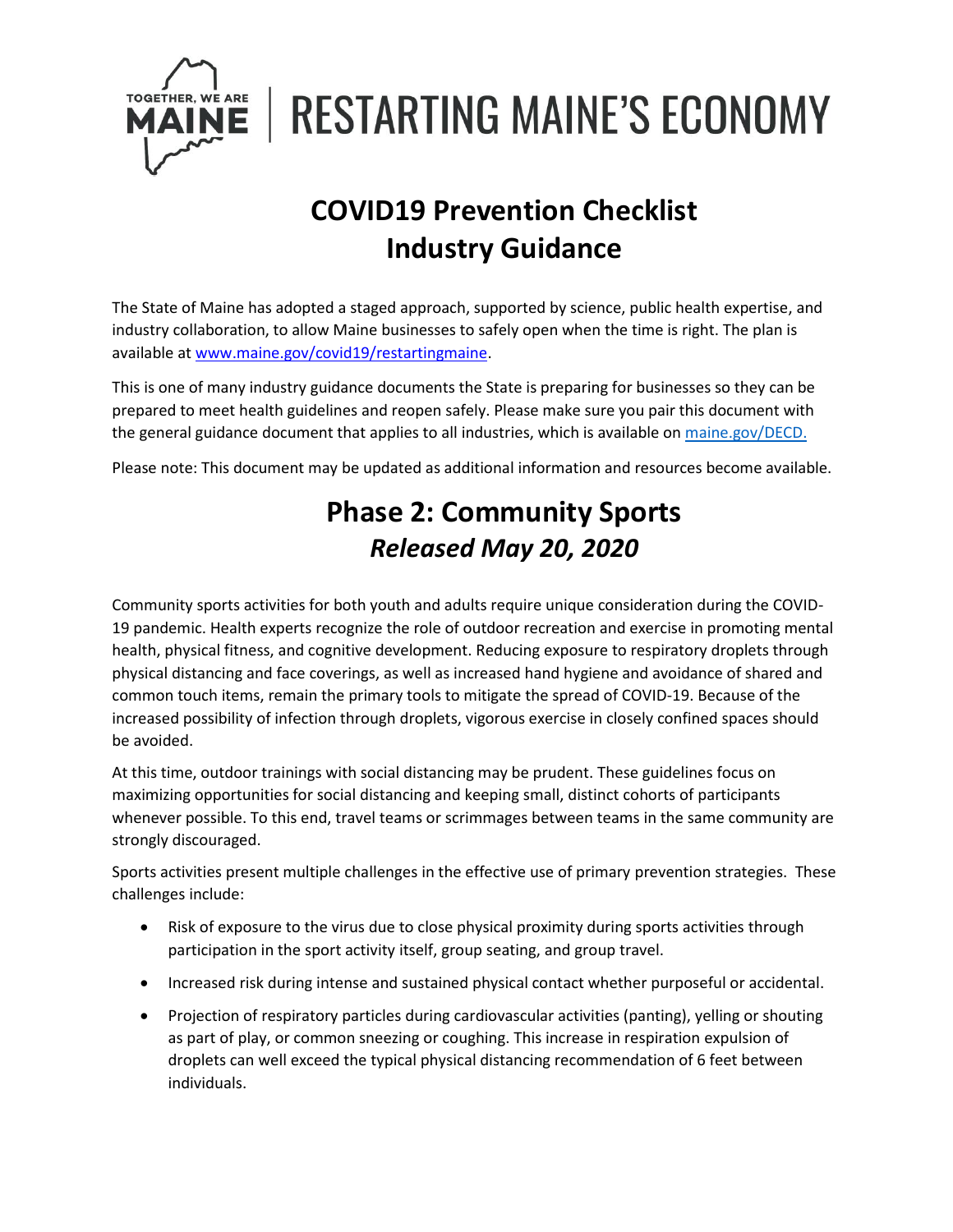• While face coverings are recommended to reduce the risk of viral transmission between individuals in public areas, face coverings are not compatible with many sports and inhibit respiration during exercise. Face coverings are not currently recommended for players during practice or competition. Face coverings can be used, if feasible, during coach strategy sessions and whenever possible.

#### **Considerations for community sports activities**

- Organizers of community sports activities are responsible for limiting the number of individuals that can gather in a shared space, in accordance with Executive Orders from th[e Office of the](https://www.maine.gov/covid19/)  [Governor.](https://www.maine.gov/covid19/)
- Risk of virus transmission decreases in the outside environment. Indoor sports activities significantly increase exposure to respiratory droplets in the shared air space.
- Activities and sports typically require coaches and athletes who are not from the same household or living unit to be in close proximity, which increases their potential for exposure to COVID-19.
- Youth activities require adult supervision to ensure careful attention to mitigation strategies.
- Coaches, volunteers, leaders, and athletes must stay home if they are feeling ill or have any symptoms of COVID-19.
- Spectators must maintain 6 feet of physical distance between themselves and other spectators as well as players.
- Cleaning and disinfection of equipment and other shared items is a challenging consideration. Shared items and common touch items present opportunities for viral transmission.
- Hand hygiene is an important mitigation strategy, yet many sports activities occur in locations without restroom facilities for handwashing. Hand sanitizers with a minimum of 60% alcohol content should be used frequently. Providing a method to rinse hands before applying hand sanitizer is recommended for situations where participants may become dirty or dusty.
- Individuals participating in group sports should not share any food items or beverages. Water bottles may be labeled to avoid cross-contamination.
- Transportation to and from sports activities require attention to physical distancing. Carpooling with individuals from different households is not recommended. If buses are used, spread individuals out to the extent possible and increase the airflow with open windows.
- Oftentimes restroom facilities without running water, such as portable toilets, are not stocked with hand hygiene products. Encourage visitors to be prepared to bring their own hand sanitizer with at least 60% alcohol for use in these facilities.
- For contact tracing purposes, to the extent practicable, team leaders should maintain a record including contact information for athletes and coaches who have direct prolonged interaction.
	- $\circ$  Based on current knowledge, a close contact is someone who was within 6 feet of an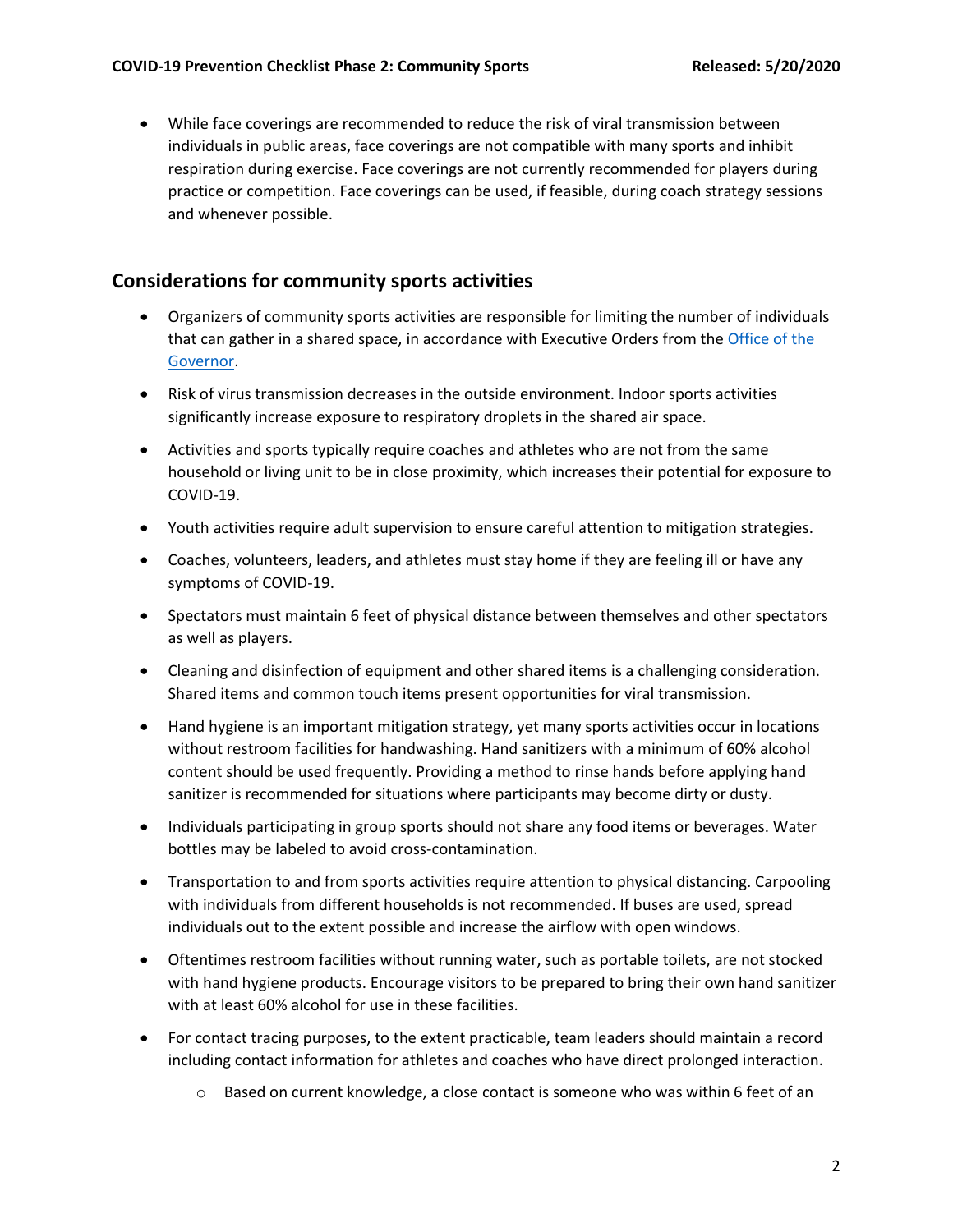infected person for at least 15 minutes starting from 48 hours before illness onset until the time the patient is isolated. Close contacts should stay home, maintain social distancing, and self-monitor until 14 days from the last date of exposure.

• The [Aspen Institute "Project Play" Return to Play Risk Assessment Tool](https://www.aspenprojectplay.org/return-to-play) is a helpful guide to consider the risk for particular sports activities. The guide includes recommendations for lowest, medium, and highest risk activities related to each sport. The guide currently includes sports such as bicycling, running, skateboarding, walking/hiking, yoga, baseball/softball, basketball, football, golf, lacrosse, soccer, swimming, and tennis, with other activities added as guidance is developed.

#### **Swimming pools and other aquatic activities**

- Pools must continue to follow Governor's current Executive Order regarding gathering size.
- There is an increased risk of transmission in an indoor pool. Therefore:
	- o Indoor pools are recommended to be limited to single swimming lanes.
	- o Free/open swim times are not recommended for indoor pools at this time.
- Keep swimming pools properly cleaned and disinfected. Proper operation, maintenance, and disinfection (with chlorine or bromine) of swimming pools should kill the virus that causes COVID-19.
- Swimming pool directors must plan for cleaning and disinfection of items that are typically shared between individuals.
- Face coverings should not be worn in the pool.
- Physical distancing must be maintained to the extent possible in the pool, on the pool deck, in diving board areas, and in seating areas.
- Common touch surfaces such as hand rails, ladders, and diving platforms should be cleaned and disinfected frequently.
- Use of hot tubs, spas, water playgrounds, or water parks is not recommended at this time. While proper operation, maintenance, and disinfection (with chlorine or bromine) should kill COVID-19 in hot tubs, spas, water playgrounds, and water parks, you should not use these facilities within local, state, or national parks at this time because:
	- $\circ$  They are often crowded and could easily exceed recommended guidance for gatherings.
	- o It can be challenging to keep surfaces clean and disinfected.
	- o The virus can spread when people touch surfaces and then touch their unwashed hands to their eyes, nose, or mouth.
- Swimming in the ocean, lakes, and ponds is allowed. Physical distancing must be maintained on any beach areas.